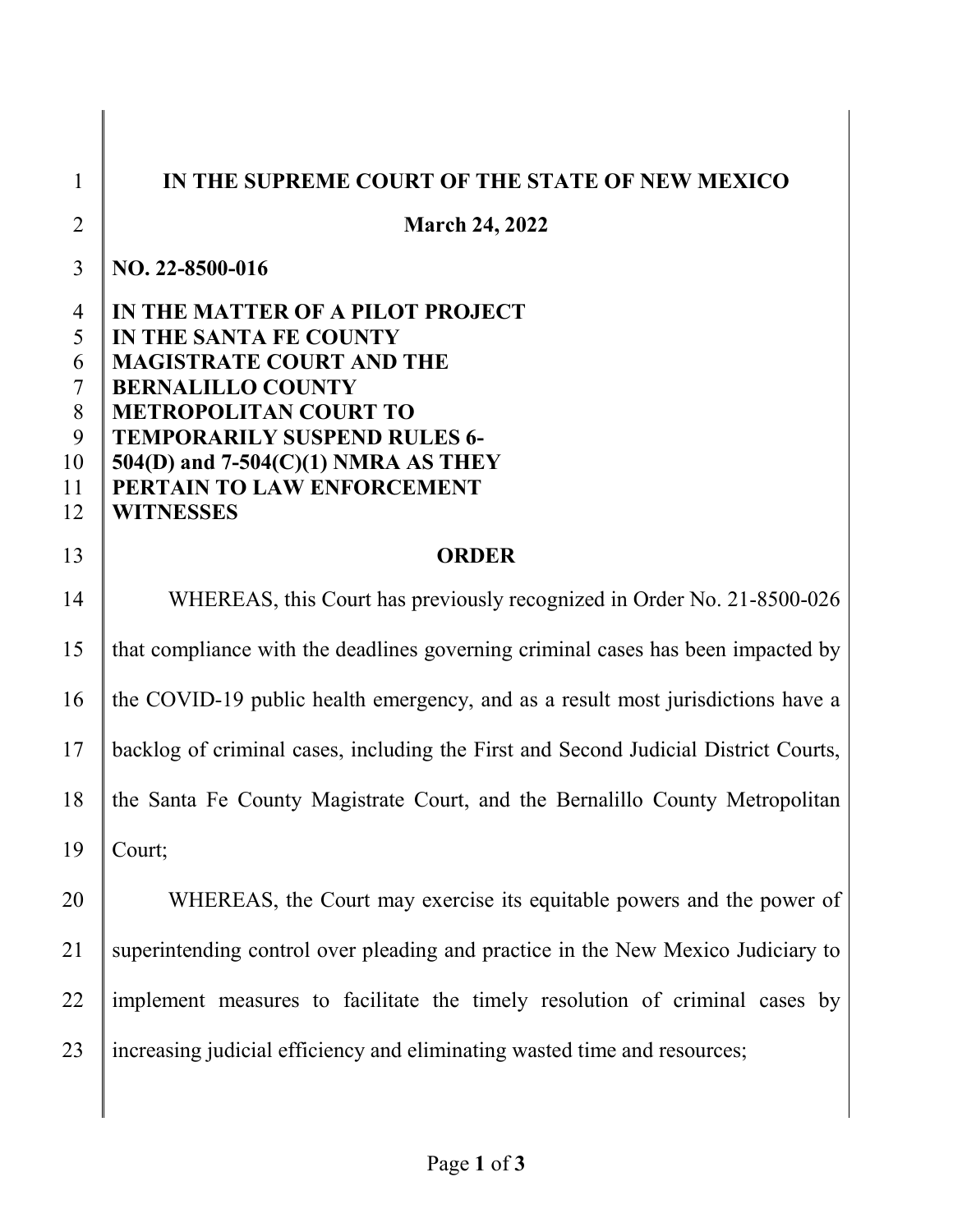1 WHEREAS, under Rule 6-504(D) NMRA, "[u]pon request of a party, any 2 witness named on the witness list of the opposing party, other than the defendant,  $3$  shall be made available for interview prior to trial";

4 WHEREAS, under Rule 7-504(C)(1) NMRA, "[i]f requested by either party,  $5$  any person, other than the defendant, with information that is subject to discovery, 6 shall give an interview [prior to trial]";

7 WHEREAS, under Rules 6-504 $(F)$  and 7-504 $(H)$  NMRA, if a party fails to 8 makes a witness available for pretrial interview, the court may grant a continuance  $9 \parallel$  or issue sanctions, including but not limited to prohibiting the party from calling the 10 witness;

11 WHEREAS, the vast majority of states do not require the prosecution to make 12 law enforcement officers available for pretrial interviews in misdemeanor cases;

 WHEREAS, requiring law enforcement officers to participate in pretrial interviews in every misdemeanor case pending in the Santa Fe County Magistrate Court and the Bernalillo County Metropolitan Court strains the resources of the Law Offices of the Public Defender, the First and Second Judicial District Attorneys' 17 | Offices, and local law enforcement; and